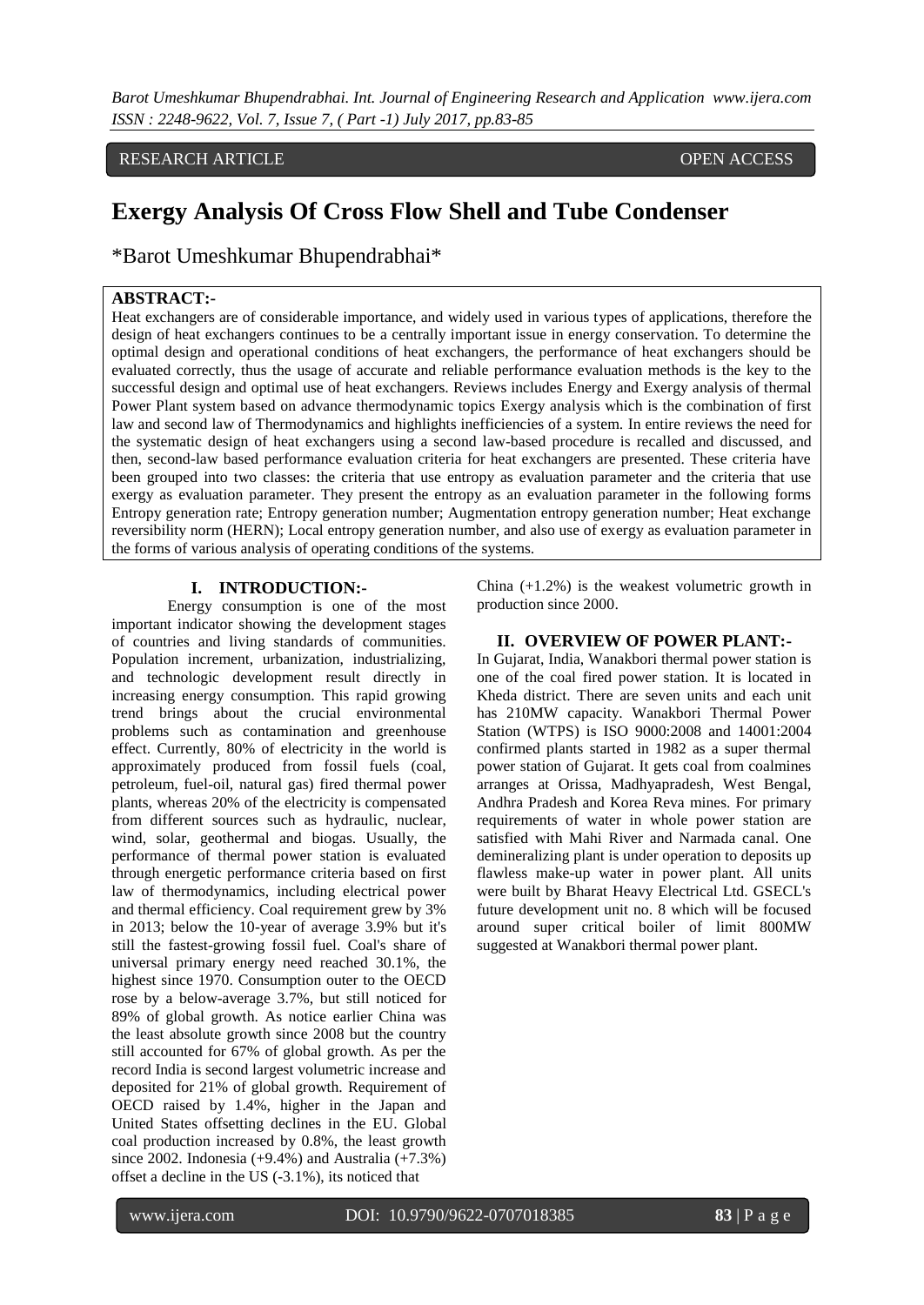| Unit | <b>Installed</b><br>Capacity | Date of<br>Commissioning | <b>Status</b> |
|------|------------------------------|--------------------------|---------------|
|      | (MW)                         |                          |               |
| 1    | 210                          | March, 1982              | Working       |
| 2    | 210                          | January, 1983            | Working       |
| 3    | 210                          | March, 1984              | Working       |
| 4    | 210                          | March, 1986              | Working       |
| 5    | 210                          | September, 1986          | Working       |
| 6    | 210                          | November, 1987           | Working       |
| 7    | 210                          | December, 1998           | Working       |
|      |                              |                          |               |

#### **Installed Capacity Of Thermal Power Pant At Wanakbori :-**

#### **SHELL AND TUBE CONDENSER:-**

In shell and tube condensers, the condensation may occur inside or outside the tubes. The orientation of the unit may be vertical or horizontal.

#### **HORIZONTAL SHELL SIDE CONDENSERS :-**

The shell and tube condensers for process plants are covered by the Tubular Exchanger Manufacturers Association (TEMA). Shows various TEMA shell types. All shell types are used as condensers except the K-shell. The K-shell is a kettle reboiler. A very important feature of a condenser as compared with any othertype of heat exchanger is that it must have a vent for removal of noncondensable gas.

Thus, an E type condenser will have two outlet nozzles, one for the vent and other for the condensate outlet. Therefore, it is clear that there is no chance of non-condensable accumulation during condenser operation. Hence vent is provided. The Eshell is the most common due to its cheapness and simplicity. In this shell, the shell fluid enters at one end of the shell and leaves at the other end; that is, there is one pass on the shell side. The tubes may have a single or multiple passes and are supported by transverse baffles.

#### **III. FIRST LAW AND SECOND LAW EFFICIENCY:-**

Acommon measure on energy use efficiency is the first law efficiency, ηI .The ratio of the output energy of a device to the input energy of the device is known as the first law efficiency. The quantities of energy is parameter which concerned with first law of thermodynamics, and disregards the forms in which the energy exists .It does not also distinguish between the energies available at different

temperatures. It is the second law of thermodynamics which provides a means of assigning a quality index to energy.The concept of available energy or exergy provides a useful measure of energy quality ,with this concept it is possible to analyze means of minimizing the consumption of available energy to perform a given process, thereby ensuring the most efficient possible conversion of energy for the required task. The second law efficiency , ηII of a process is illustrated as the ratio of the minimum available energy (or exergy) which must be consumed to do a task divided by the actual amount of available energy (or exergy ) consumed is performing the task.

 $\eta$ II = Minimum exergy intake to perform work /Actual exergy intake to perform same work.

Alirezafalahat, Sadeghvosough ,Hasannasresfehani,Azambehjat and Royanaseri rad, The primary details of this paper are to examine the system components evenly and to identify and quantify the sites having higher energy and exergy losses at cycle. Furthermore, the effect of varying the condenser pressure on this analysis will also be presented. The performance of the plant was calculatedby a part-wise modeling and an allinclusive break-up of exergy and energy losses for the considered plant has been presented. In this study they conclude, an energy and exergy analysis as well as the effect of varying the condenser pressure on the subcritical model power station has been presented. The analyses show that the condenser pressure is an important parameter that affects the output power, power potential and thermal and exergy efficiency of the cycle. Considering the essential limitation of this parameter as well as the turbine limitation, the minimum granted pressure of condenser should be chosen to develop output power and maximum efficiency.

Ajeet Singh Sikarwar, DevendraDandotiya, Surendra Kumar Agrawal, Ajeet Singh Sikarwar, DevendraDandotiya, Surendra Kumar Agrawal, in this paper evaluated all the aspects of condenser which affecting the performance of power plant. Thermal power stations are designed based on needed conditions (like a good quality of steam, temperature and pressure of steam etc.), but practically inlet conditions are not as per the designed conditions. In practical circumstances, when power plants are installed there are lots of restrictions. This tends to decrease orincrease heat rate and output power of thermal power plants. Because of these conditions, the designed power and heat rate are never gained. Changing in the power outputs from plant are always a matter of disputation. So the power and heat rate's parameter are generated for different conditions of condenser pressure, flow rate of water through the condenser and temperature difference.

VikramHaldkarÅ, Abhay Kumar SharmaÅ, R.K.RanjanÅ and V.K.Bajpai₿ in IJTT. On the basis